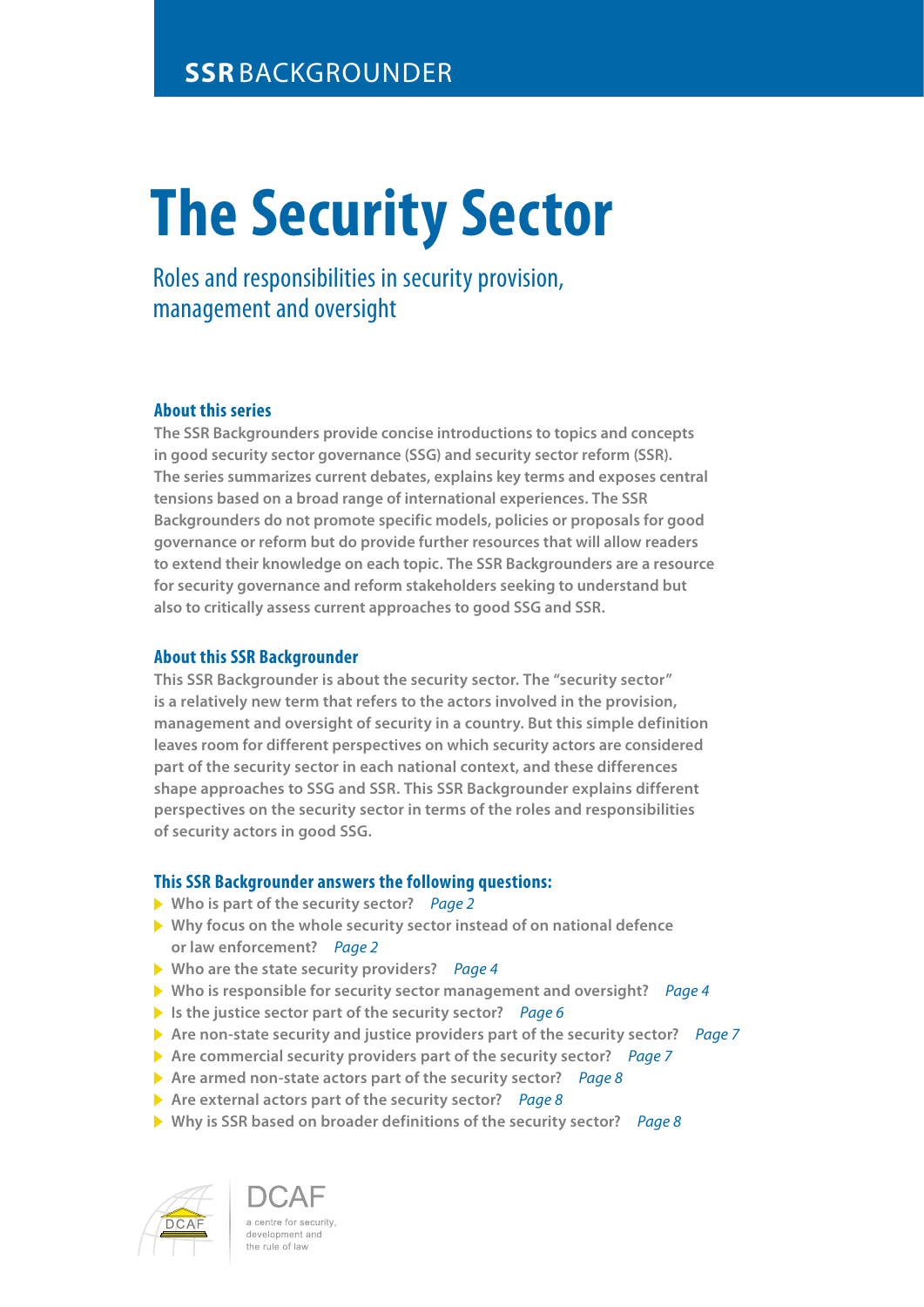#### **Who is part of the security sector?**

The security sector is composed of all the structures, institutions and personnel responsible for security provision, management and oversight at national and local levels. The security sector includes both actors that use force and those responsible for controlling how force is used through management and oversight: these actors are **state security providers** and those responsible for **security management and oversight,** which includes **civil society.** From the point of view of good SSG, the role of the security sector is to provide for state and human security. There are different definitions of the security sector: the narrowest include only state security institutions, while the more common definitions are more comprehensive, including all the state and non-state actors that influence security and justice within a state. Figure 1 shows a comprehensive definition of the security sector (for narrower definitions see Figure 3).

### **Why focus on the whole security sector instead of on either national defence or domestic law enforcement?**

Conventionally, security institutions distinguished between external and internal security, and between national security and public safety. Military capabilities for external aggression and defence were considered separate from and largely unrelated to domestic security, public safety or law and order. This began to change as state-centric understandings of security moved towards a more peoplecentred vision of human security.

Several factors showed that it makes sense to consider both internal and external security, military and non-military, national and domestic, and state and non-state security provision together as a single area of service provision and public responsibility.

- Human security highlighted the importance of a secure state that can offer security to its diverse population.
- Development actors argued that state security institutions of all kinds should be held to the same public management and accountability standards as other parts of the public sector.
- Changes in international security blurred the distinctions between internal and external security mandates.

**Good security sector governance (SSG)** Good SSG describes how the principles of good governance apply to security provision, management and oversight by state and nonstate actors. The principles of good governance are accountability, transparency, rule of law, participation, responsiveness, effectiveness and efficiency. Good SSG means that the security sector provides state and human security, effectively and accountably, within a framework of democratic civilian control, rule of law and respect for human rights. Good SSG is a specific type of security governance based on a normative standard for how the state security sector should work in a democracy.

For more information on SSG, please refer to the SSR Backgrounders on "Security Sector Governance" and "Gender Equality and Good Security Sector Governance".

– Recognition of the interlinkages between subsectors of state security provision, and state and non-state security actors, showed the need for a holistic understanding of security provision, management and oversight.

As a result of these factors, **the idea of the security sector emerged as a more comprehensive perspective on how the state provides for its own security and that of individuals and communities of all backgrounds.** The term "security sector" was inspired by new public management approaches to public service delivery, but the term "security system" has also been used to make the same point that security provision involves many interconnected actors and must be considered holistically.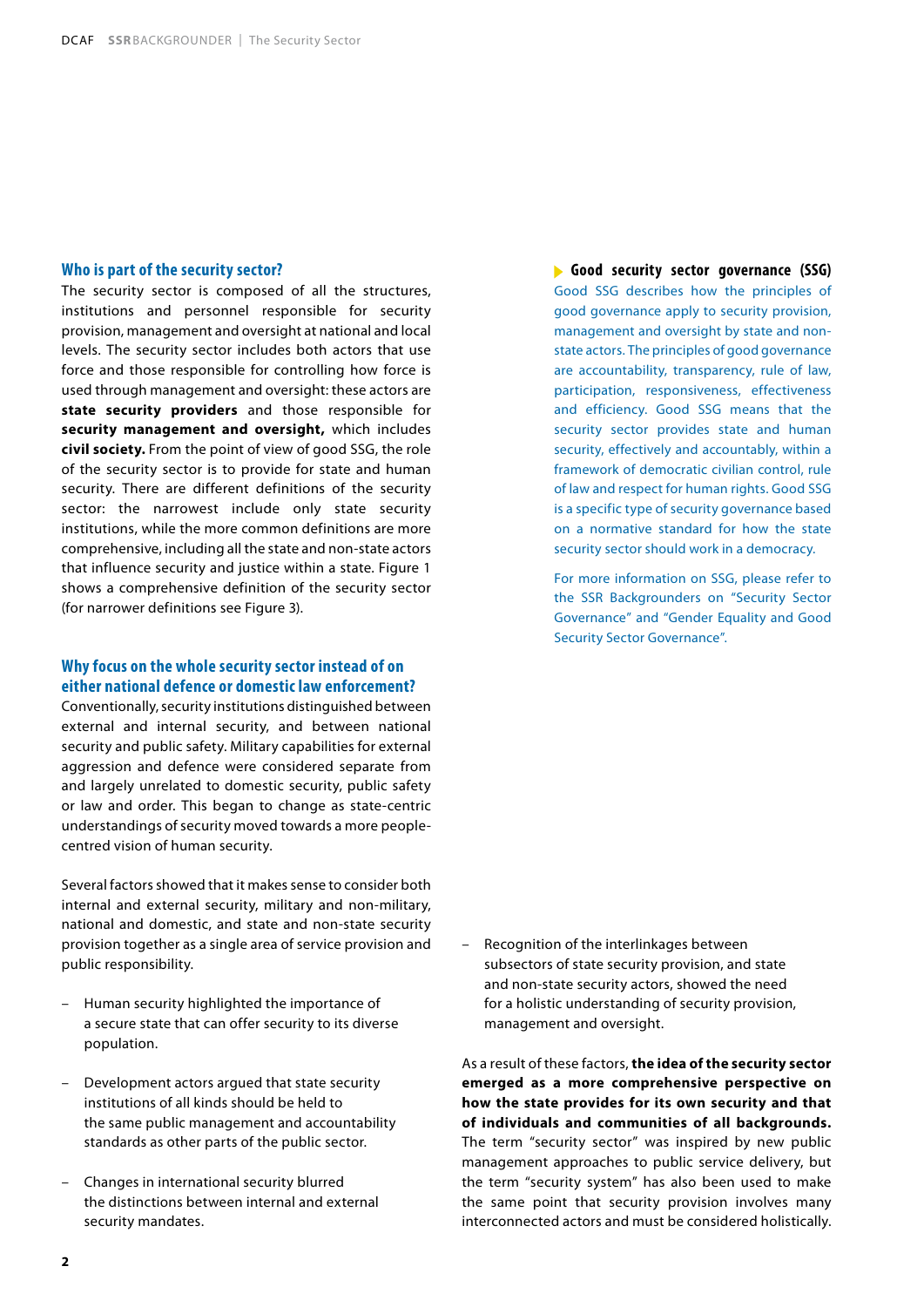# **Figure 1 A comprehensive definition of the security sector**

**State**

# **Security and justice providers**

| - Armed force and supporting services<br>- Police, specialized law enforcement agencies<br>- Gendarmeries<br>- Presidential guards, close protection forces<br>- National quards, civil defence<br>- Intelligence and secret services<br>- Border and customs services<br>$-$ Etc.<br><b>State justice providers</b><br>- Courts, judges, and state legal practitioners<br>- Defence and prosecution services<br>- Prisons, corrections and detention authorities<br>- Military justice systems<br>- State-sponsored alternative dispute<br>resolution mechanisms<br>$-$ Etc. | - Unofficial armed groups<br>(militias, armed factions)<br>- Self-defence groups<br>- Commercial security providers, such as private<br>security companies, private military companies<br>- Neighbourhood watches<br>- Women's groups<br>- Customary security providers<br>$-$ Etc.<br><b>Non-state justice providers</b><br>- Lawyers and paralegals<br>- Bar associations<br>- Legal aid bodies and public representation<br>programmes<br>- Victim support groups<br>- Prisoner assistance groups<br>- Customary justice providers<br>- Community dispute resolution mechanisms<br>$-$ Etc. |
|-------------------------------------------------------------------------------------------------------------------------------------------------------------------------------------------------------------------------------------------------------------------------------------------------------------------------------------------------------------------------------------------------------------------------------------------------------------------------------------------------------------------------------------------------------------------------------|------------------------------------------------------------------------------------------------------------------------------------------------------------------------------------------------------------------------------------------------------------------------------------------------------------------------------------------------------------------------------------------------------------------------------------------------------------------------------------------------------------------------------------------------------------------------------------------------|
| <b>Oversight</b><br>- Legislatures/Parliaments and their specialized<br>committees<br>- Judicial authorities<br>- Ombuds-institutions<br>- Human rights commissions<br>- Anti-corruption commissions<br>- Independent complaints authorities<br>- Audit offices<br>$- Etc.$<br><b>Management</b><br>- Ministry of interior, homeland security, public<br>security<br>- Ministry of justice<br>- Ministry of defence<br>- Ministry of finance<br>- Police Councils<br>- Judicial councils<br>- Judicial services, law commissions<br>$- Etc.$                                  | <b>Public and civil society oversight</b><br>- NGOs with a stake in high standards<br>of security and justice provision<br>- Human rights advocates<br>- Media<br>- Victim's groups<br>- Women's associations<br>- Academic institutions<br>- Independent research institutes and<br>think tanks<br>- Unions and trade associations<br>- Political parties<br>- The interested public<br>$-$ Etc.                                                                                                                                                                                              |

# **Security management and oversight**

**3**

**Non-State**

Non-State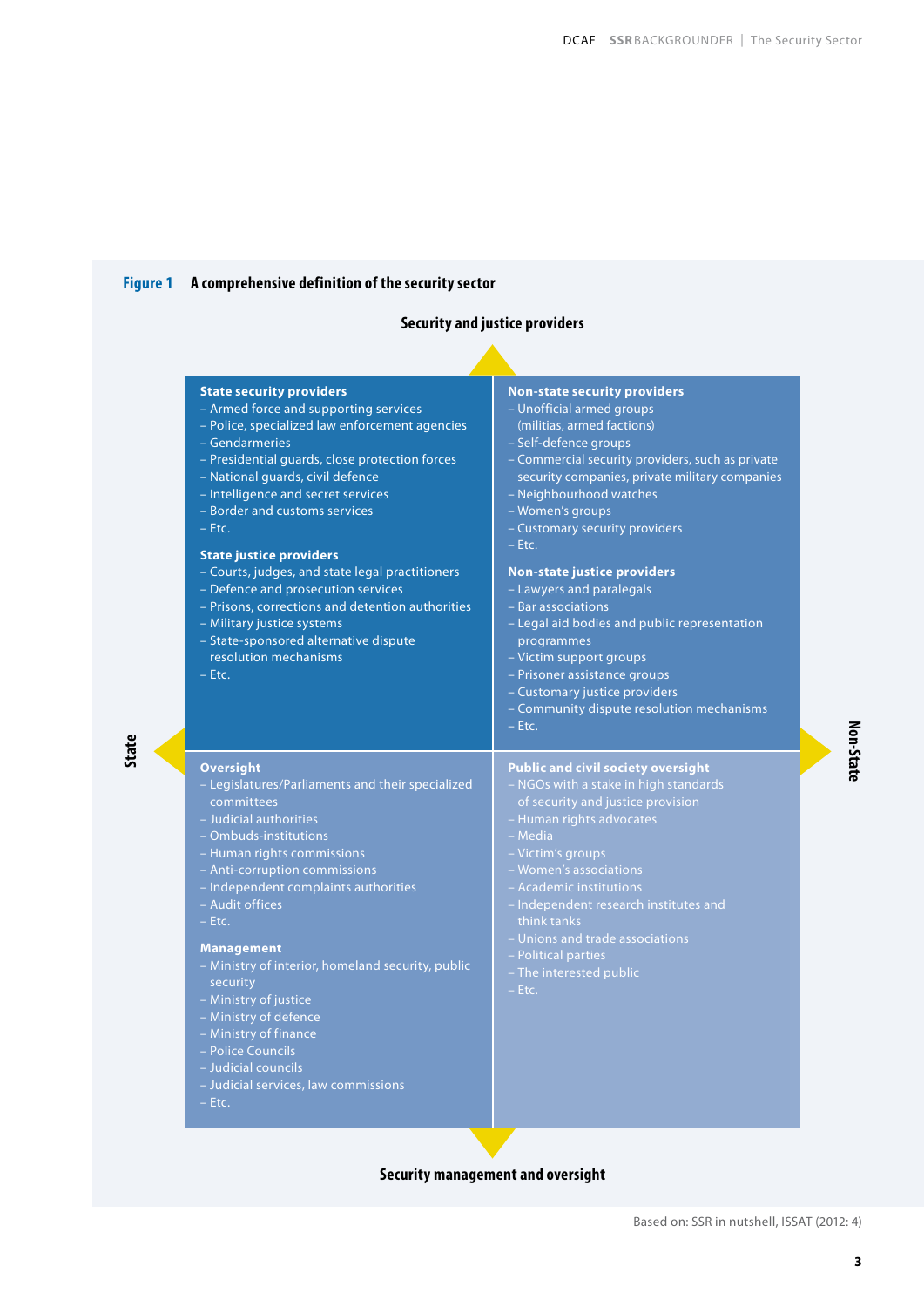#### **Who are the state security providers?**

State security providers are the security institutions established by the state and authorized to use force on behalf of the state. The use of force includes the threat to use force and the limitation of certain basic rights under specific circumstances defined by law.

Every security sector is different, but typical state security providers include, among others:

- armed forces, such as the army, navy, air forces, coastguards and other military and auxiliary formations;
- public law enforcement, such as police, gendarmerie and auxiliary policing forces;
- executive protection forces, such as presidential guards or close protection units;
- intelligence services, both military and civilian, foreign and domestic;
- border guards and customs authorities;
- reserves and local security units, civil defence forces, national guards, civil protection and emergency formations, and commercial security providers contracted by the state.

The list of state security providers will be different in every national context – for example, not all states have military forces or gendarmeries – but all state security providers are included in every definition of the security sector.

**But there is more to the security sector than state security providers.** The narrowest possible definition of the security sector that is compatible with the concept of good SSG also includes the state structures, institutions and personnel responsible for the management and oversight of security provision.

#### **Who is responsible for security sector management and oversight?**

Good SSG requires that security provision is managed and overseen within a framework of democratic civilian control, rule of law and respect for human rights. Within such a framework, accountability is provided through internal and external supervision of security providers. The tools and mechanisms for supervision must be based on clear responsibilities, a transparent process and responsiveness to the public.

A range of state and non-state actors are involved in security sector management and oversight (see Figure 2).

Typical roles and responsibilities in internal and external oversight include the following.

- **– State security providers** use internal oversight procedures to hold their personnel to high standards of service delivery, including for example internal disciplinary systems, supervision and performance reviews throughout the chain of command. They also submit to inspection by independent, external security sector management and oversight institutions.
- **– The executive** (government, head of government and/ or state) has final say on security policy and controls the security services through a system of executive management and administration, often including coordinating bodies, such as national security councils or advisers. The executive is held accountable for its decisions chiefly through an elected parliament or legislature, and sometimes regular direct elections, but also through judicial review, media scrutiny, and public consultation and debate.
- **– Government ministries** manage the administration, organization and budget of the security forces on behalf of the executive, providing the necessary resources to implement policy. Ministries also provide a layer of political separation between the security forces and the last instance of political authority (often the head of state): depending on context, this may involve, for example, ministries of defence, interior, justice or finance, among others.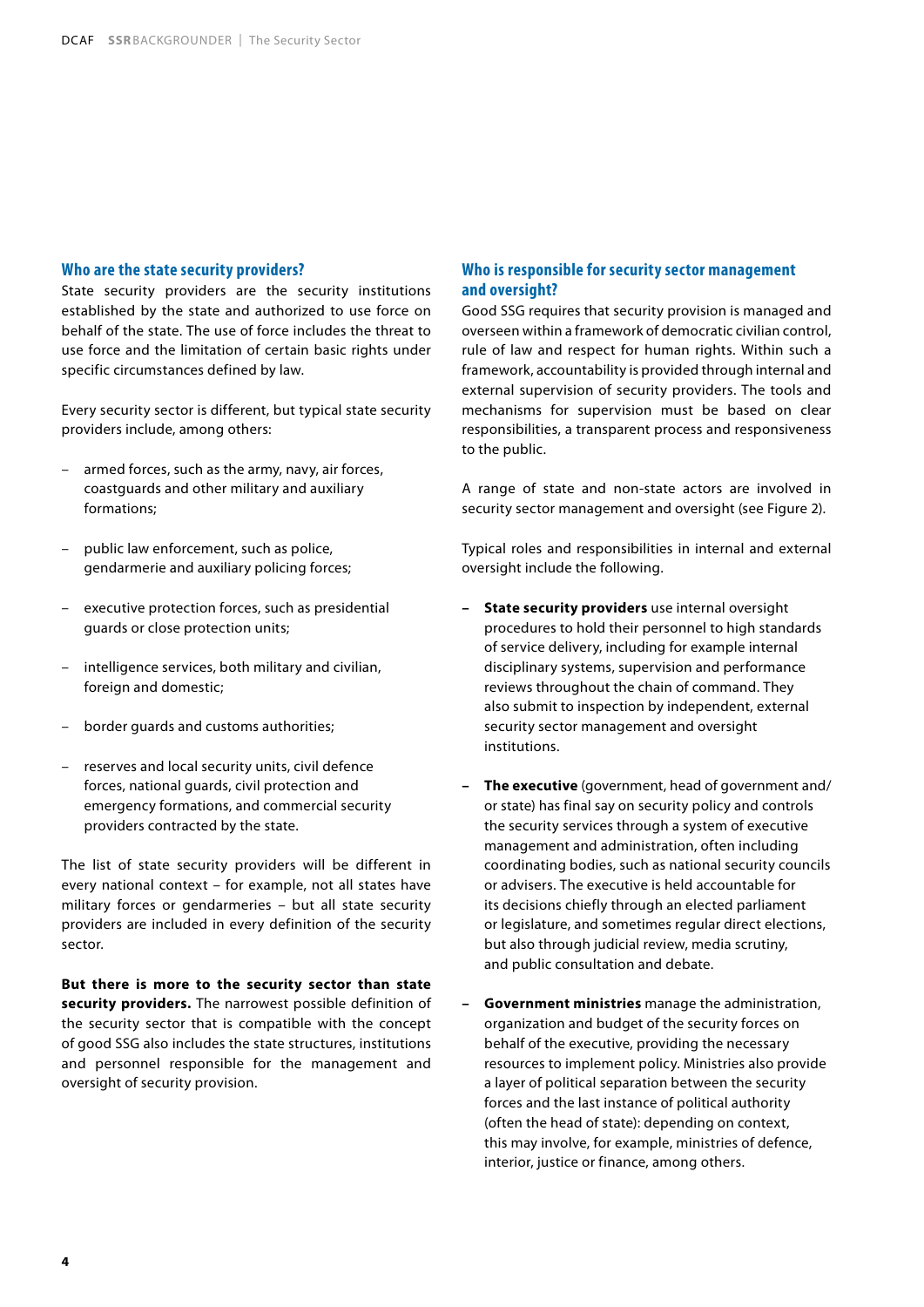- **–** The **parliament or legislature** and its specialized committees legislate on security matters; scrutinize, amend and approve budgets for the security sector; oversee the performance of the sector in implementing security policy; investigate the activities of the security forces; provide a public forum for political parties to deliberate on security policy and activities; and seek civil society input on security affairs.
- **– Justice authorities,** both civilian and military, play a role in security sector oversight by ensuring the security forces uphold domestic and international law in the exercise of their duties: for example by supervising the use of special powers through decisions about the legality of warrants, investigations, surveillance methods or searches, among others, and by holding security personnel accountable for violating the law. Justice sector actors also ensure that security policy and the actions of the government and the security forces conform to the established norms of constitutional order: for example, when courts with constitutional jurisdiction test the legality of new laws or policies.
- **– Special statutory institutions** are state bodies that are legally and politically independent of the government: for example, human rights commissions, independent complaints authorities, ombudsinstitutions, anti-corruption commissions, supreme audit offices, and customary or traditional authorities where they have a statutory mandate. These organizations receive public complaints and investigate, report on and sometimes make binding recommendations about issues specific to their mandates.
- **– Individuals, the media and civil society organizations** engage in research, debate and advocacy among other activities, and may be critical or supportive of the security services and the government's security policy. Their interest in ensuring high standards of public and state security provision makes them an integral part of the security sector.



## **Figure 2 A range of actors are involved in security sector oversight and management**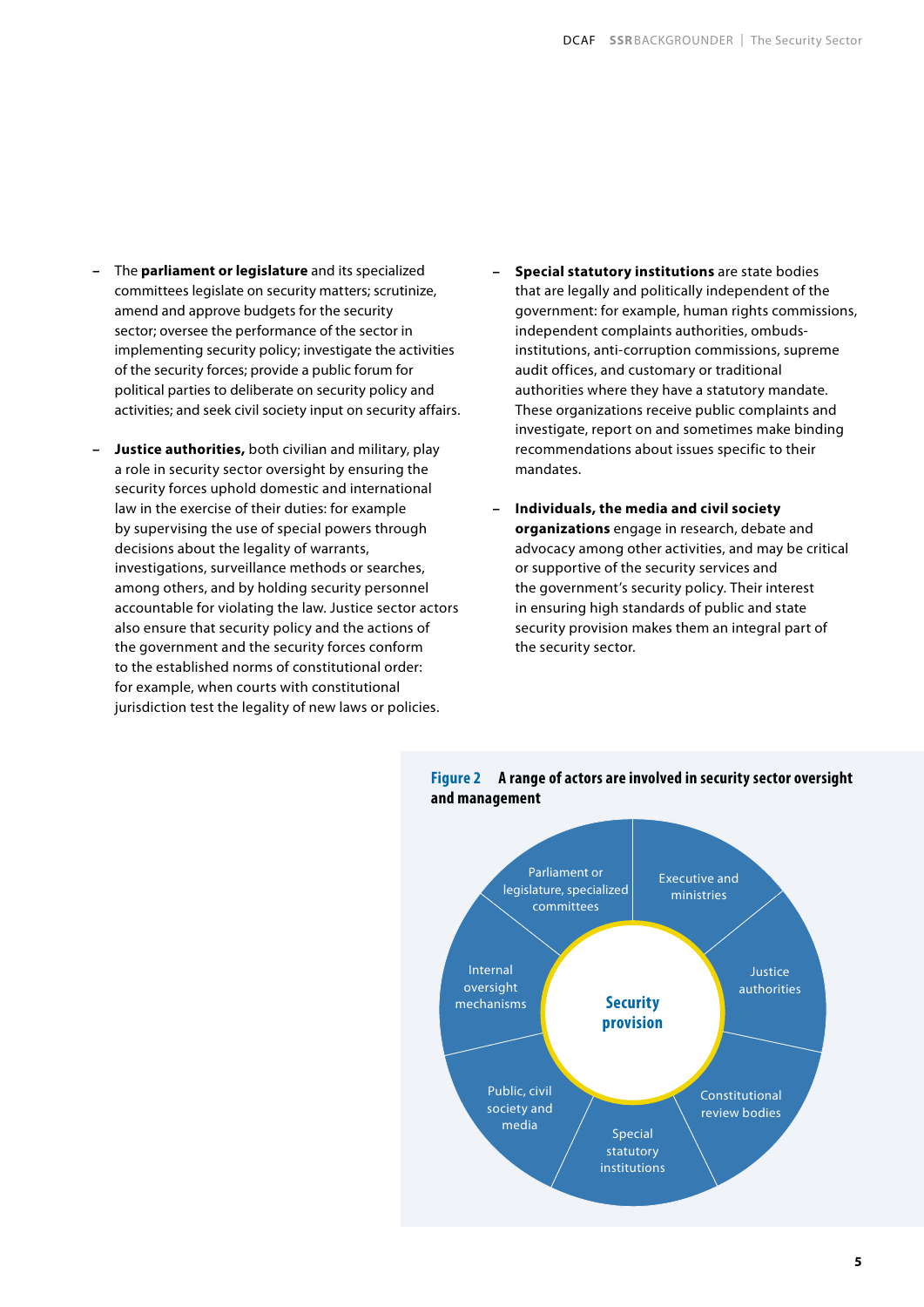## **Is the justice sector part of the security sector?**

There are different ways to define the justice sector, but the broadest definition includes all the agencies and actors, both state and non-state, involved in the provision, management and oversight of justice:

- the judiciary, defence and prosecution, and court personnel, including military justice systems;
- government ministries, specialized parliamentary committees and special oversight institutions responsible for the administration and oversight of the justice system;
- legal professionals and associated training organizations;
- law enforcement agencies;
- prisons and corrections agencies responsible for carrying out sentences;
- the public and civil society actors with a stake in high standards of justice provision;
- informal and customary justice providers.

The justice sector contributes to state and human security in two distinct ways.

- **1. The justice sector contributes to security by upholding the rule of law:** justice institutions – both military and civilian – uphold and enforce the rule of law through prosecution, trials and sentencing. Justice institutions are integral to the work of security institutions, in particular the police.
- **2. The justice sector provides security sector oversight:** justice sector authorities rule on the constitutional legality of laws governing the security sector, and the lawfulness of the behaviour of security sector personnel. Justice institutions also protect the legal rights of service personnel and prevent political manipulation of the security sector.

**Security sector reform (SSR)** SSR is the political and technical process of improving state and human security by making security provision, management and oversight more effective and more accountable, within a framework of democratic civilian control, rule of law and respect for human rights. The goal of SSR is to apply the principles of good governance to the security sector. SSR concerns all actors involved in security provision, management and oversight, and covers all their roles, responsibilities and actions. SSR programmes may focus primarily on only one security actor or on the way the entire system functions, as long as the goal is always to improve both effectiveness and accountability. Efforts to improve the efficiency or effectiveness of the security sector cannot be considered SSR if they do not enhance civilian democratic control, rule of law and respect for human rights.

For more information on SSR, please refer to the SSR Backgrounders on "Security Sector Reform" and "Gender Equality and Security Sector Reform".

Because of the close links between justice and security institutions, **comprehensive definitions of the security sector include all or part of the justice sector.** In contrast, narrower definitions include only oversight or criminal law enforcement. Regardless of which justice sector actors are included in the formal definition of the security sector, it is important to account for the links between security and justice in a holistic approach to SSR. For more information on the justice sector and good SSG, please see the SSR Backgrounder on "The Justice Sector".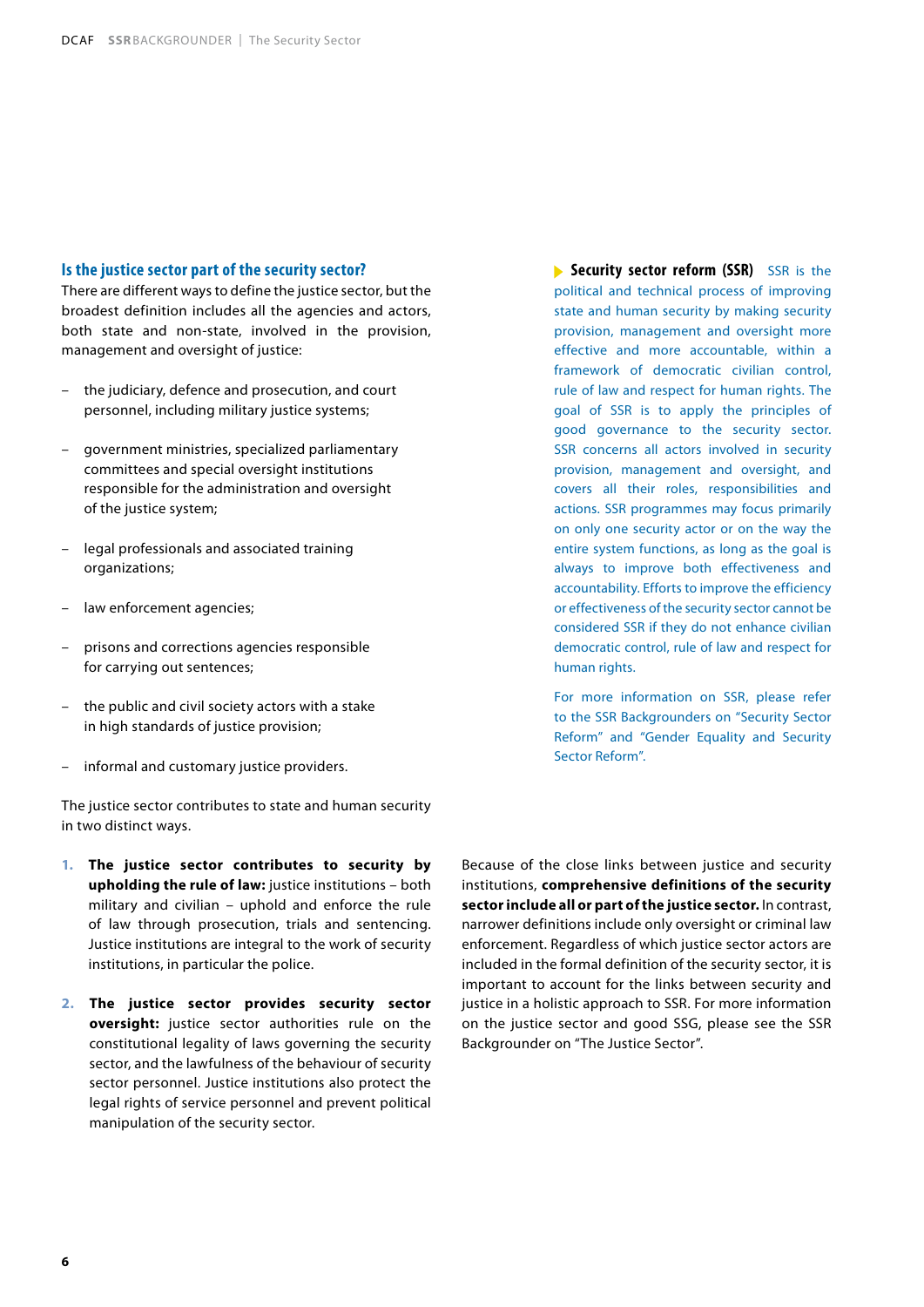#### **Are non-state security and justice providers part of the security sector?**

**The state is not the only provider of security and justice:**  people often act to provide for security and justice in their own homes and communities, regardless of whether the state acts to meet these needs or not. People organize to provide their own security in many different ways, including, for example, self-defence groups, neighbourhood watches, women's groups, and through commercial security provision, among others.

**Even where the state does provide for security and justice, people may still preserve alternative security and justice practices** based on customary principles, or local traditions and beliefs, because of high levels of local legitimacy: this can include, for example, customary roles for important community figures in security and justice decision-making; alternative dispute resolution mechanisms; and rituals, traditions or informal rules that affect security and justice in the community. In some states certain security functions conventionally carried out by public security forces have been outsourced to commercial security providers.

Non-state security and justice providers have a direct effect on SSG at the local level, but they are only included in broader definitions of the security sector because their relationship to state authority and state security providers is not always clear. In some cases, non-state security and justice providers (especially commercial non-state actors) may have a formal or semi-formal status under the law, in which case they are included in narrower definitions of the security sector as state security providers. **Whether or not non-state security and justice providers are included in the security sector depends on the national context, but in all cases it is important to consider non-state security providers in a holistic approach to SSR and to account for their role in security sector oversight.**

#### **Are commercial security providers part of the security sector?**

Commercial security providers are businesses that sell their services in the protection of people and property, and are sometimes known as private military or security companies. They operate on a commercial basis; their goals are not political or criminal; and they do not have any special status according to community, customary or traditional authority. Their existence is regulated by the state and at the international level, and such companies have some kind of formal legal status that allows them to practise their profession legitimately. The number of commercial security providers in a town or country can be much greater than the number of state security personnel, and they may be better equipped and better trained than state security providers. **Commercial security providers supply private security services unless they are contracted by states to supply public security. But even their legitimate activities in private security provision can affect public**  security and therefore SSG. For this reason, they are included in broad definitions of the security sector as either security providers or civil society actors.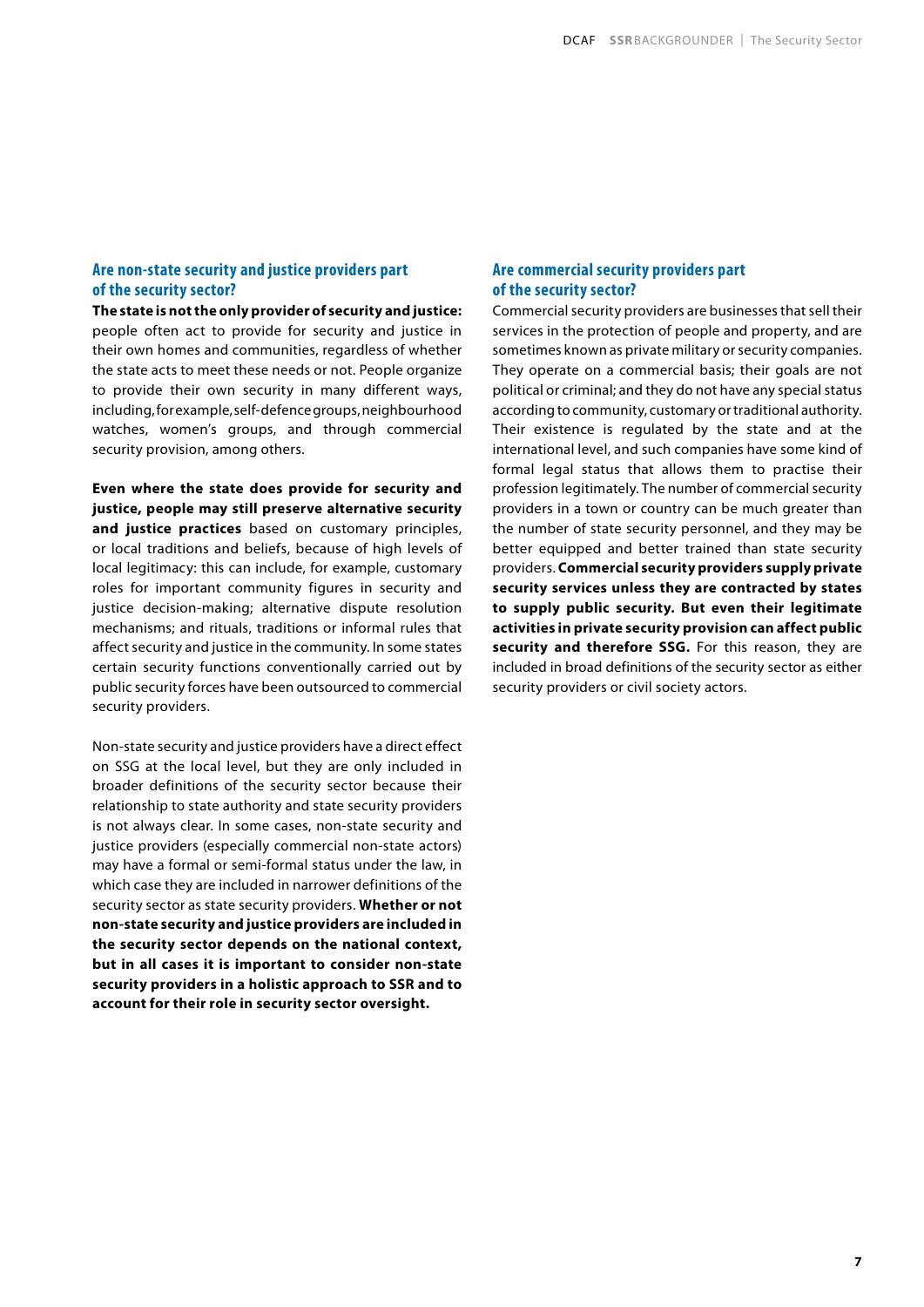#### **Are armed non-state actors part of the security sector?**

In contrast to commercial security providers, armed nonstate actors use force to achieve political or criminal goals outside the remit of state control. They can include criminal or political organizations, such as guerrilla fighters, insurgents, rebels, liberation armies, organized crime groups, political party militia and terrorists, among others. The activities of armed non-state actors are often illegitimate and illegal from the point of view of the state, although they may be legitimate in the eyes of their supporters. **Although their political status is subjective, the use of force by armed non-state actors can affect public and national security for all people and the state, and for this reason they are included in the very broadest definitions of the security sector.** The goal of SSR is to bring the use of force under legitimate state control within a framework of rule of law and respect for human rights. This involves disarming non-state armed actors and, depending on the situation, bringing them before the law. Including armed non-state actors in the definition of the security sector remains a controversial issue, in particular because of fears that recognizing their impact on security may confer indirect political legitimacy.

#### **Are external actors part of the security sector?**

External actors sometimes have an important impact on security within a state, whether as occupying troops, peacekeeping forces, commercial actors or allies offering assistance. In post-conflict contexts, external actors may have a disproportionately important impact on security and SSR, because foreign forces may provide security in an unstable situation and external assistance plays a large part in post-conflict peacebuilding, including SSR. For these reasons, external actors may be included in broad definitions of the security sector, especially in post-conflict contexts. In reform contexts where there is little or no external involvement, external actors are usually not considered part of the security sector.

#### **Why is SSR based on broader definitions of the security sector?**

Because SSR focuses on improving both effectiveness and accountability, it can only be based on a definition of the security sector that includes all the institutions and personnel responsible for security provision, management and oversight. Most definitions of the security sector also include the state justice system, because of its role in upholding rule of law. Figure 3 shows that SSR can be based on a variety of broad and narrow definitions of the security sector but **definitions of the security sector that focus only on state security providers while excluding security oversight and management are not compatible with SSR.**

Focusing on state-based security provision, oversight and management is only the narrowest definition of the security sector compatible with SSR. Broader definitions of the sector are more comprehensive and recognize the reality that non-state actors influence how security services are delivered by the state. **Broadening the definition of the security sector to include all actors involved in security provision – both state and non-state, legal and illegal – provides a clearer and more accurate picture of the actual security dynamics that affect state and human security.**

Basing SSR on the broadest definition of the sector does not legitimize armed non-state actors, but does allow for more realistic reforms that restore state responsibility for security provision within a framework of democratic civilian control, rule of law and respect for human rights: the goal of including armed non-state actors in the security sector is always to eliminate abuses and enhance state and human security.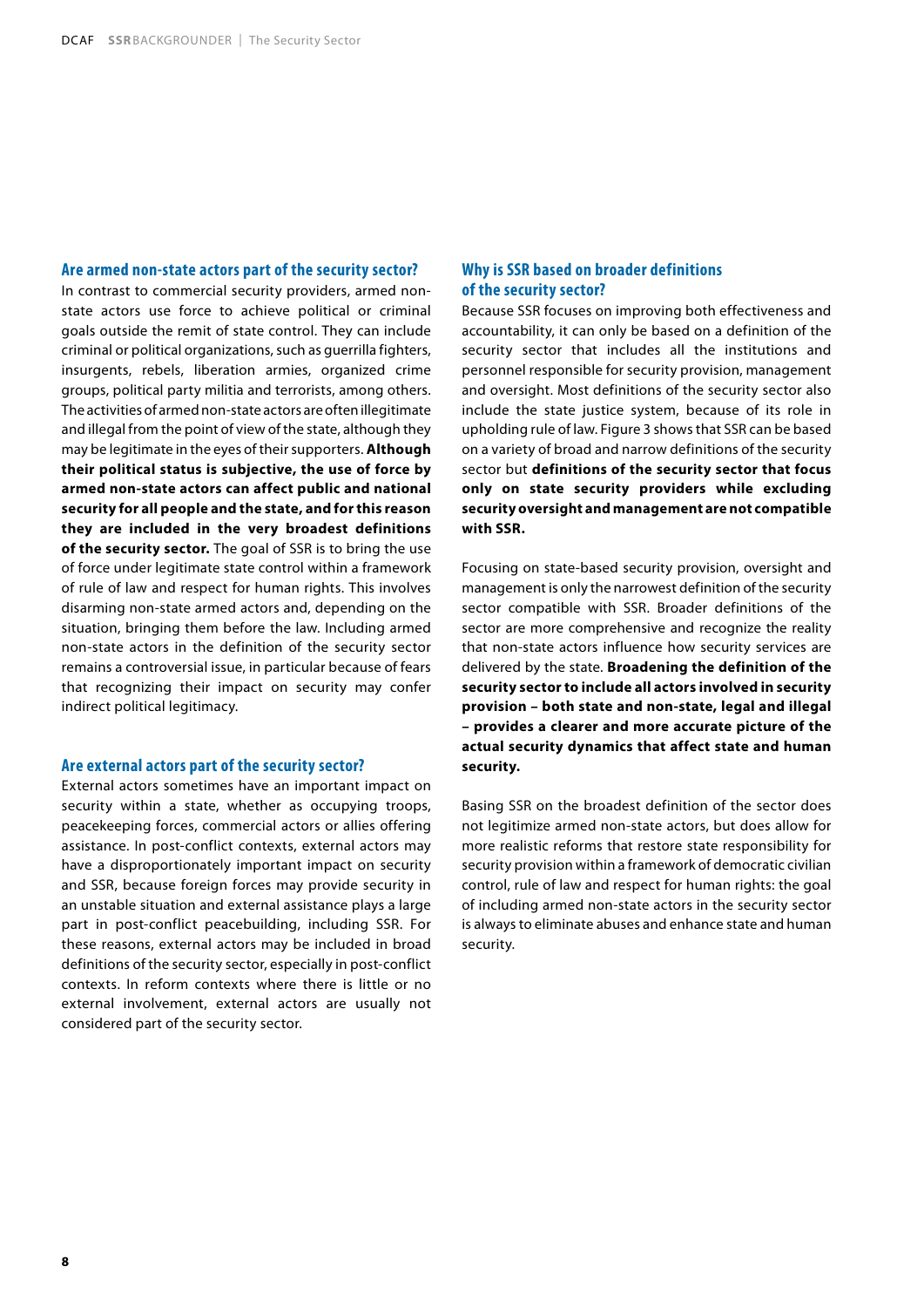# **Figure 3 Narrower and broader definitions of the security sector**

|                                                                                                         | <b>Not compatible with SSR</b>                                                                                                                                                                                                                                             | <b>Narrowest</b> | <b>Narrow</b> | <b>Broad</b> | <b>Broader</b> | <b>Broadest</b> |  |
|---------------------------------------------------------------------------------------------------------|----------------------------------------------------------------------------------------------------------------------------------------------------------------------------------------------------------------------------------------------------------------------------|------------------|---------------|--------------|----------------|-----------------|--|
|                                                                                                         | <b>State security providers only</b><br>e.g. police, armed forces,<br>intelligence, etc.                                                                                                                                                                                   |                  |               |              |                |                 |  |
|                                                                                                         | <b>State security providers AND security oversight</b><br>and management bodies, including civil society and<br>justice institutions involved in oversight<br>e.g. parliaments, ministries, courts, ombuds-institutions,<br>women's groups, academia, media, among others. |                  |               |              |                |                 |  |
|                                                                                                         | State justice institutions closely linked to security provision<br>e.g. actors in criminal justice or entire justice sector.                                                                                                                                               |                  |               |              |                |                 |  |
|                                                                                                         | Non-state security and justice providers<br>e.g. commercial security providers, community security groups, customary justice providers.                                                                                                                                    |                  |               |              |                |                 |  |
| <b>External actors supporting national SSR efforts</b><br>e.g. in transition or post-conflict contexts. |                                                                                                                                                                                                                                                                            |                  |               |              |                |                 |  |
|                                                                                                         | <b>Armed non-state actors</b><br>e.g armed groups that use force to achieve political or criminal goals outside the remit of state control,<br>ingluding cuiminal or notitical organizations.                                                                              |                  |               |              |                |                 |  |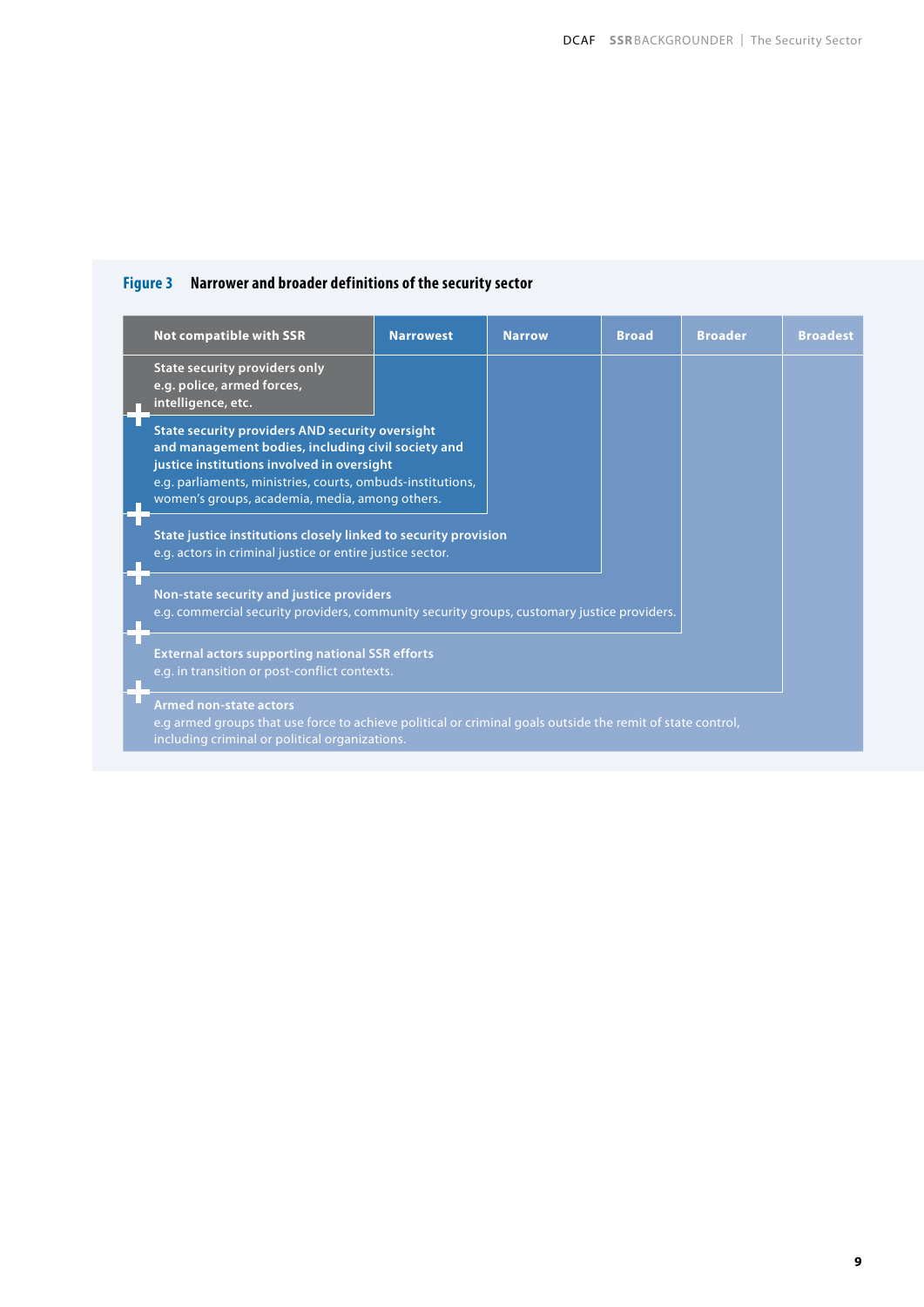#### **Further resources**

*For a description of SSR according to different elements of the security sector:*

– OECD Development Assistance Committee **Section 7: Implementing SSR Sector by Sector** in OECD DAC Handbook on Security System Reform: Supporting Security and Justice (Paris: Organisation for Economic Cooperation and Development, 2007, pp. 112-235.)

*For a description of the different elements of the security sector with respect to gender and SSR:*

– Megan Bastick and Kristin Valasek (eds) **Gender and Security Sector Reform Toolkit** (Geneva: DCAF, OSCE/ODIHR, UN-INSTRAW, 2008).

*For more on the distinctive roles and responsibilities of some state security providers:*

- Albrecht Schnabel and Marc Krupanski **Mapping Evolving Internal Roles of the Armed Forces** SSR Paper 7 (Geneva: DCAF, 2012).
- Derek Lutterbeck **The Paradox of Gendarmeries: Between Expansion, Demilitarization and Dissolution** SSR Paper 8 (Geneva: DCAF, 2013).

*For a more detailed guide to the role of parliaments and legislatures in the security sector:*

- Hans Born and Marc Bentinck **Parliamentary Oversight of the Security Sector**  (Brussels: European Parliament-OPPD, 2013).
- Teodora Fuior **Parliamentary Powers in Security Sector Governance** (Geneva: DCAF, 2011).

– Hans Born, Philipp Fluri and Anders Johnsson (eds) **Parliamentary Oversight of the Security Sector: Principles, Mechanisms and Practices**

Handbook For Parliamentarians 5 (Geneva: DCAF, 2003). This publication is available in 37 languages other than English at **www.dcaf.ch**

## *For more a detailed guide to the roles and responsibilities of civil society organizations in the security sector:*

– Eden Cole, Kerstin Eppert and Katrin Kinzelbach (eds) **Public Oversight of the Security Sector: A Handbook for Civil Society Organizations**  (Bratislava: UNDP, 2008).

*On aspects of commercial security provision and the security sector:*

– Anne-Marie Buzatu and Benjamin S. Buckland **Private Military and Security Companies: Future Challenges in Security Governance** Horizon 2015 Working Paper Series 3 (Geneva: DCAF, 2010).

#### **More DCAF SSR resources**

- DCAF publishes a wide variety of tools, handbooks and guidance on all aspects of SSR and good SSG, available free-for-download at **www.dcaf.ch** Many resources are also available in languages other than English.
- The DCAF-ISSAT Community of Practice website makes available a range of online learning resources for SSR practitioners at **http://issat.dcaf.ch**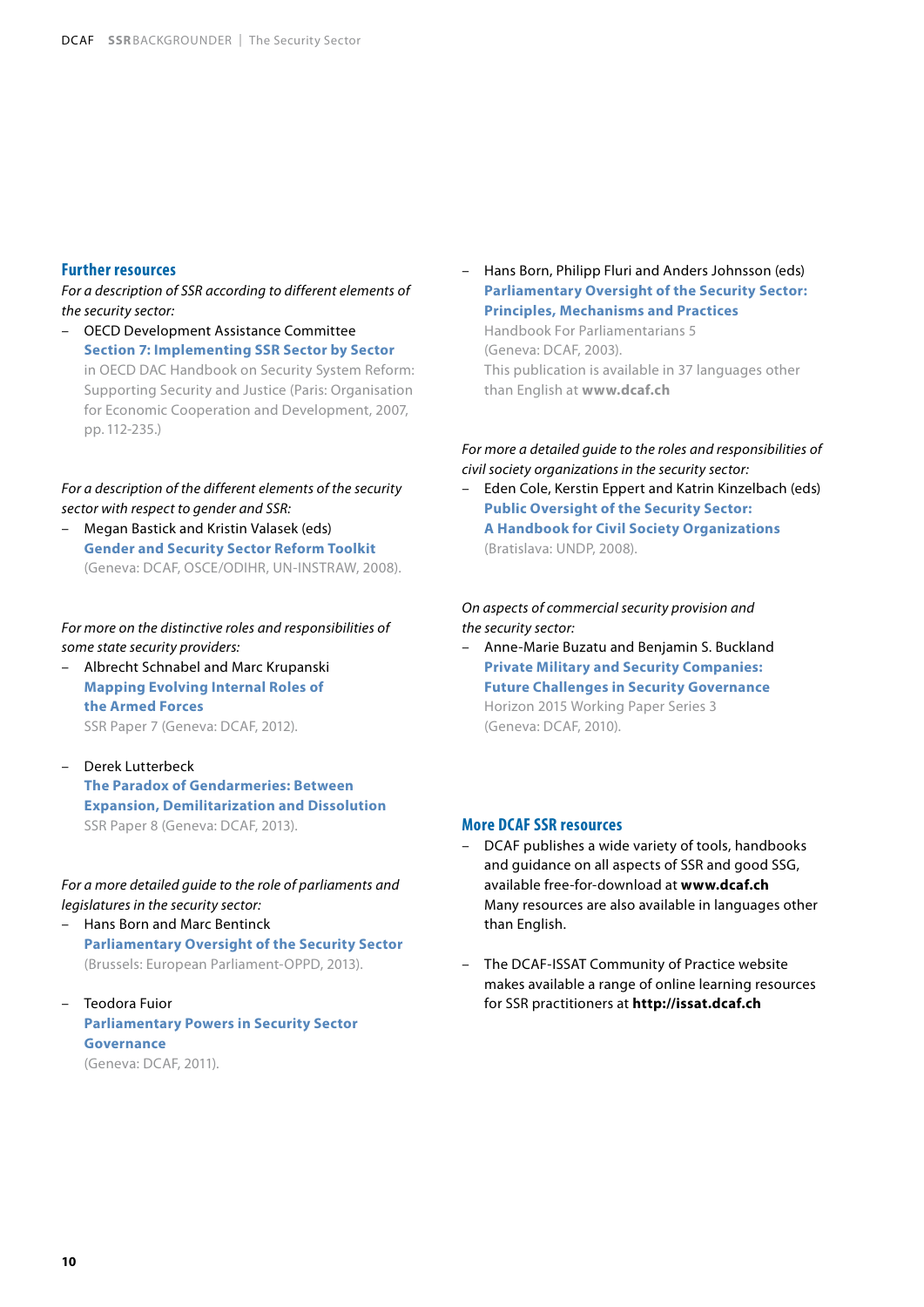#### The **Geneva Centre for the Democratic Control of Armed Forces (DCAF)** is an international foundation whose mission is to assist the international community in pursuing good governance and reform of the security sector. DCAF develops and promotes norms and standards, conducts tailored policy research, identifies good practices and recommendations to promote democratic security sector governance, and provides in country advisory support and practical assistance programmes.

#### **DCAF wishes to thank**

Petra Gurtner for production and design; Cherry Ekins for copy editing in English; Lynda Chenaf for copy editing in French; Linda Machata for translation into French; and Fernando Colaço for app development.

**Series editor** Fairlie Chappuis

**To cite this publication**

Geneva Centre for the Democratic Control of Armed Forces, "The Security Sector", SSR Backgrounder Series (Geneva: DCAF, 2015).

© DCAF. SSR Backgrounders are available free of charge from www.dcaf.ch. Users may copy and distribute this material provided that DCAF is credited. Not for commercial use.